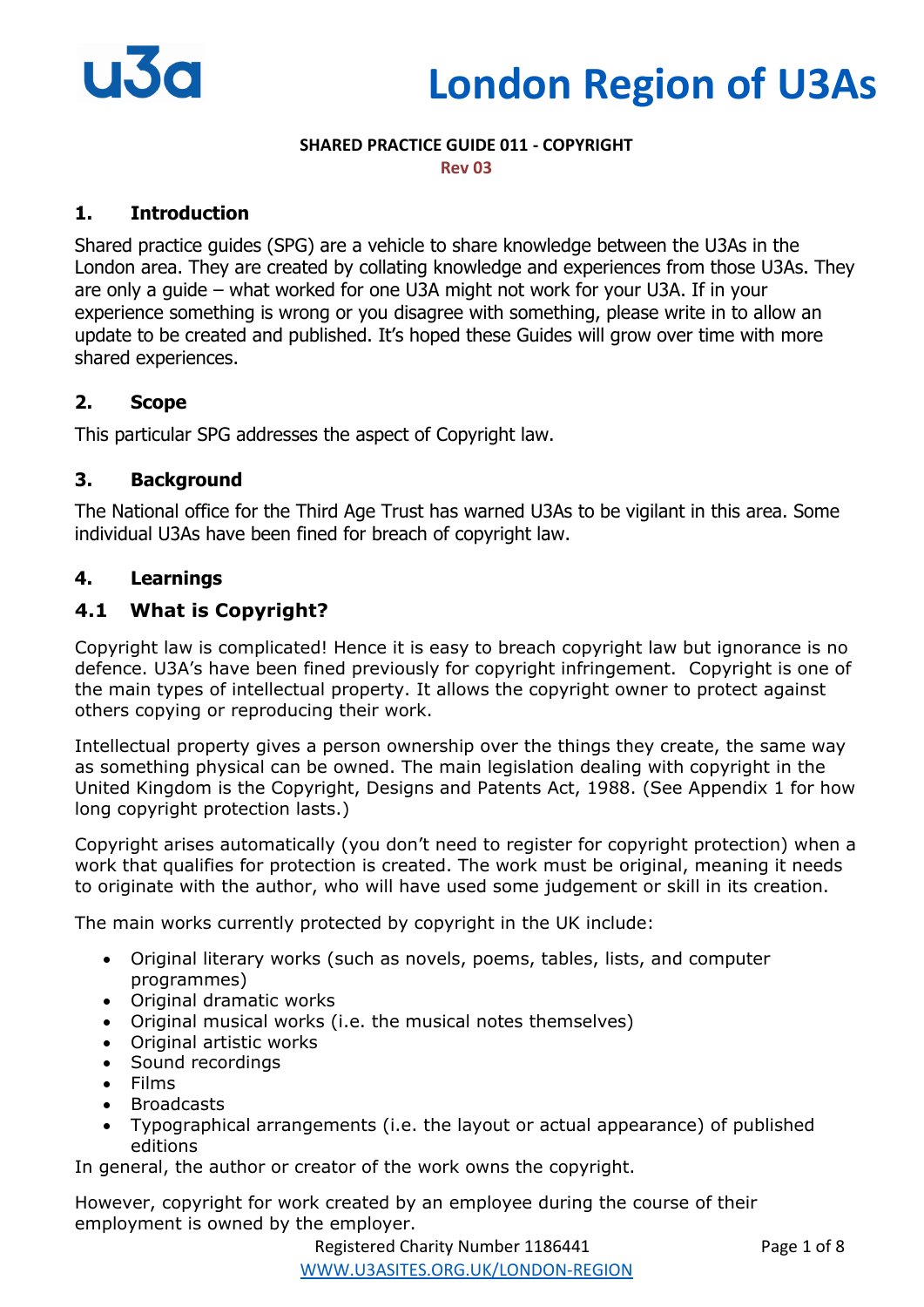# **4.2 Photographs**

We have recently found out that some U3As have published pictures on their websites without the permission of the copyright holder. This has led to those U3As being issued with a financial penalty for the unauthorised use of the images.

We in LRU3A are therefore careful about what images we put on our website and try whenever possible to use images that we have generated for the purpose or are copyright free and encourage other U3As to be vigilant also. There are a couple of areas where we might slip up so it is worthwhile explaining the position in relation to Copyright. This advice applies to the use of pictures published in our Bulletin, Newsletters, Social Media sites, and website.

Every photograph has copyright; it is not related to displaying a copyright symbol ©. Normally the copyright in a photograph belongs to the person who actually took the picture, although it could be that the photographer has been commissioned and has agreed that the copyright can be transferred to their client. Either way the copyright holder has legal rights over the use of the image. Many photographers earn the majority of their income from copyright fees and the law is set up to protect their interests.

We should ensure that whenever we publish a photograph we have permission to use it or that it's copyright free. You can use Google Advanced Search to find an image that is copyright free.

A case study might help explain the situation.

Case study publicising a holiday or outing: If we were putting out a handout about a holiday and illustrating that with a picture of the hotel, we would need to make sure that we had permission to use the photograph. It is not acceptable to use a search engine to find a picture on the web and then to use it without permission. In this case a simple email to the hotel asking for a photograph or jpeg file that we can use to publicise the holiday would obtain both the image and the agreement that we could use it. Similarly, if your group was publicising an outing, to say a stately home, an email will usually obtain a suitable image.

If requesting an image, you should be as clear as possible in stating exactly how you will use the image: "We would like permission to use the picture for free in the publicity for the event both in print and on our website." Do not ask for a licence to use the picture, which implies you would pay a fee.

Using a photograph taken by a member: we do not have an automatic right to use photographs taken by members. If you want to use a photograph taken by a member to publicise your group, you should always ask them first and ask if they wish to be credited, e.g. "Photograph by John Smith." This would be in line with our normal established procedure for the Newsletter which is to ask the member concerned if we can use the picture. The best way is to ask by email so that you have a record of the response. If a member sends in an unsolicited photograph a simple reply by email saying "Thanks for the picture that you have sent which we will use on the website" will create a paper trail.

## **4.3 Photographs on the Website**

We try to minimise the risk for LRU3A by as far as possible using photographs taken by members, or other people we know, and given to us for use on the website. We have issued advice to the Group Coordinators (in the Coordinators Guidelines booklet).

Where we don't have a suitable photograph there are some cases when we can use one found on the Internet. Some pictures are not copyright because copyright has expired or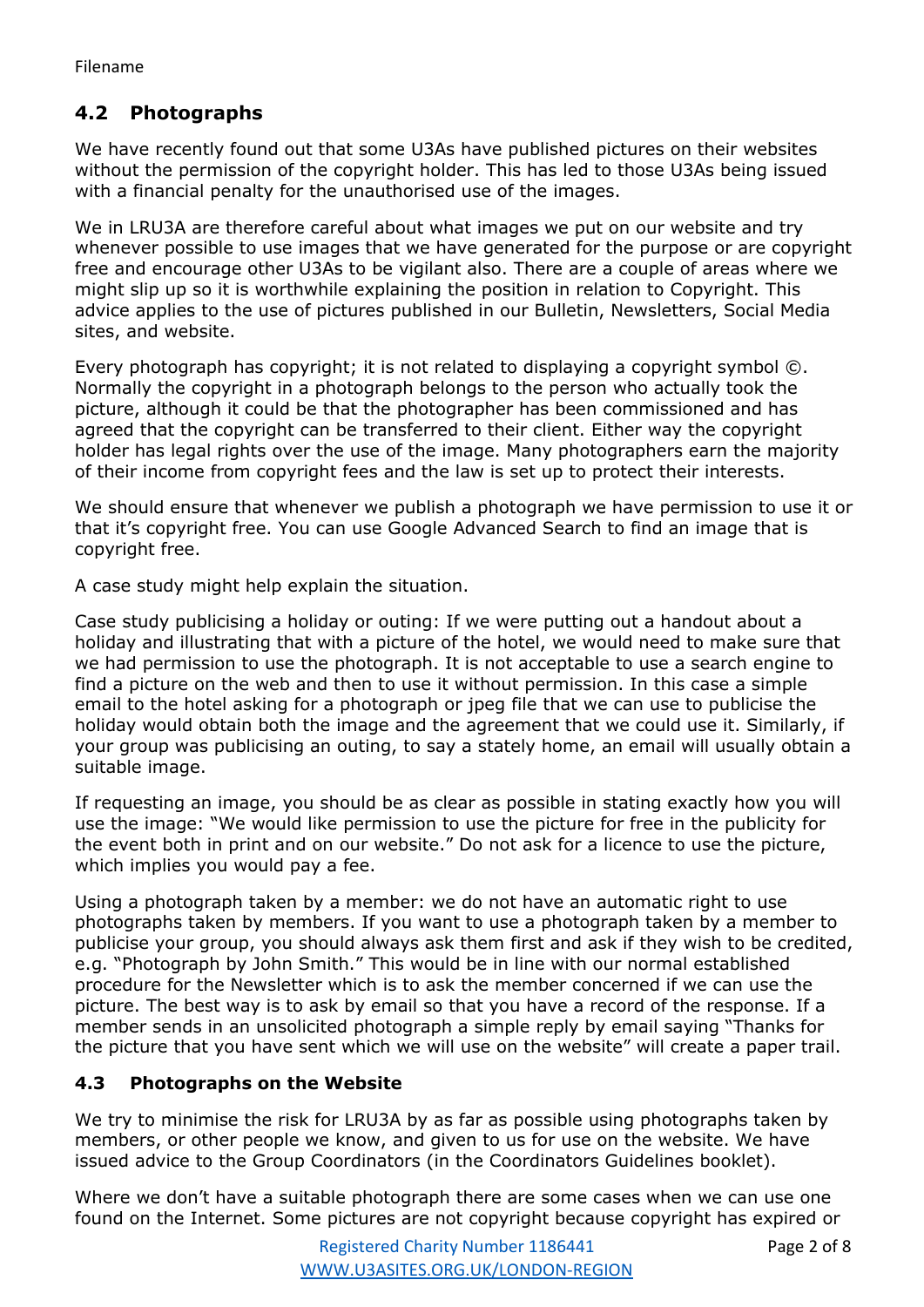because it's not been asserted, such as NASA's pictures from space. Others are covered by 'Creative Commons' licences and can be used free of charge provided the copyright holder is acknowledged. Also, as book cover pictures and media stills for theatres are publicity materials, we are permitted to use them too.

We've generally taken the view that a photo of marketing info - book covers, theatre flyers, are ok to use - they want the publicity.

If you are looking for a copyright free image then try using Google Advanced Search. You can put in your subject key words, & at 'Usage Rights', the drop down, select "Free To Use, Even Commercially". This should provide a good range.

When you send photos to the webmaster, please state where they have come from so the webmaster knows what acknowledgments are necessary.

#### **4.4 General Data Protection Regulations and Photography**

The GDPR gives certain rights to individuals about the use of their image. You can view our GDPR Policy through our website.

Many organisations document their events and activities through photos and videos. Like other activities, you should be clear on whether this is justified under 'legitimate interests' - often it is reasonable to expect that you will document your activities, so specific consent may not always be required.

Photographs of people (even in groups), however, can be seen as personal information, especially if accompanied by other personal details. You should obtain the written consent of anyone who appears in your photograph before it is published on your website. While consent may not be required in all cases, it is still good practice to respect the privacy of individuals if they request not to be included in images. If captioning images, consider whether you need to use the full names, e.g. "Roger and Sue relaxing over a cup of tea at the New Members meeting" rather than "Roger Brown and Susan Smith". However, it would be usual to name in full members of committees or trustees.

It is normally sufficient to display a notice at meetings and other events with wording like this:

"Please note we may take general photographs of this event to publicise our work. We may also wish to set up and photograph some smaller groups. If you would prefer not to be included in these groups, please speak to our photographer beforehand. Thanks for your co-operation"

On other occasions – during an outing or visit somewhere, if a photo is to be taken of the group then a general announcement should be made to gain permission and tell any member to move out of the group if they don't want their image used. Silence is taken as consent.

# **4.5 Playing Music**

In relation to recorded music there used to be a 'PPL' and/ or a 'PRS'. These are now offered as a joint licence. The Third Age Trust holds a PPL (Phonographic Performance Limited) and PRS (Performing Rights Society) licence - also called 'The Music Licence'. This allows all U3As to play recorded music in public through the radio, TV, other digital devices and during live performances. The cost of this is included in Third Age Trust membership and the licence is automatically renewed by the Trust on an annual basis.

# **4.6 DVDs**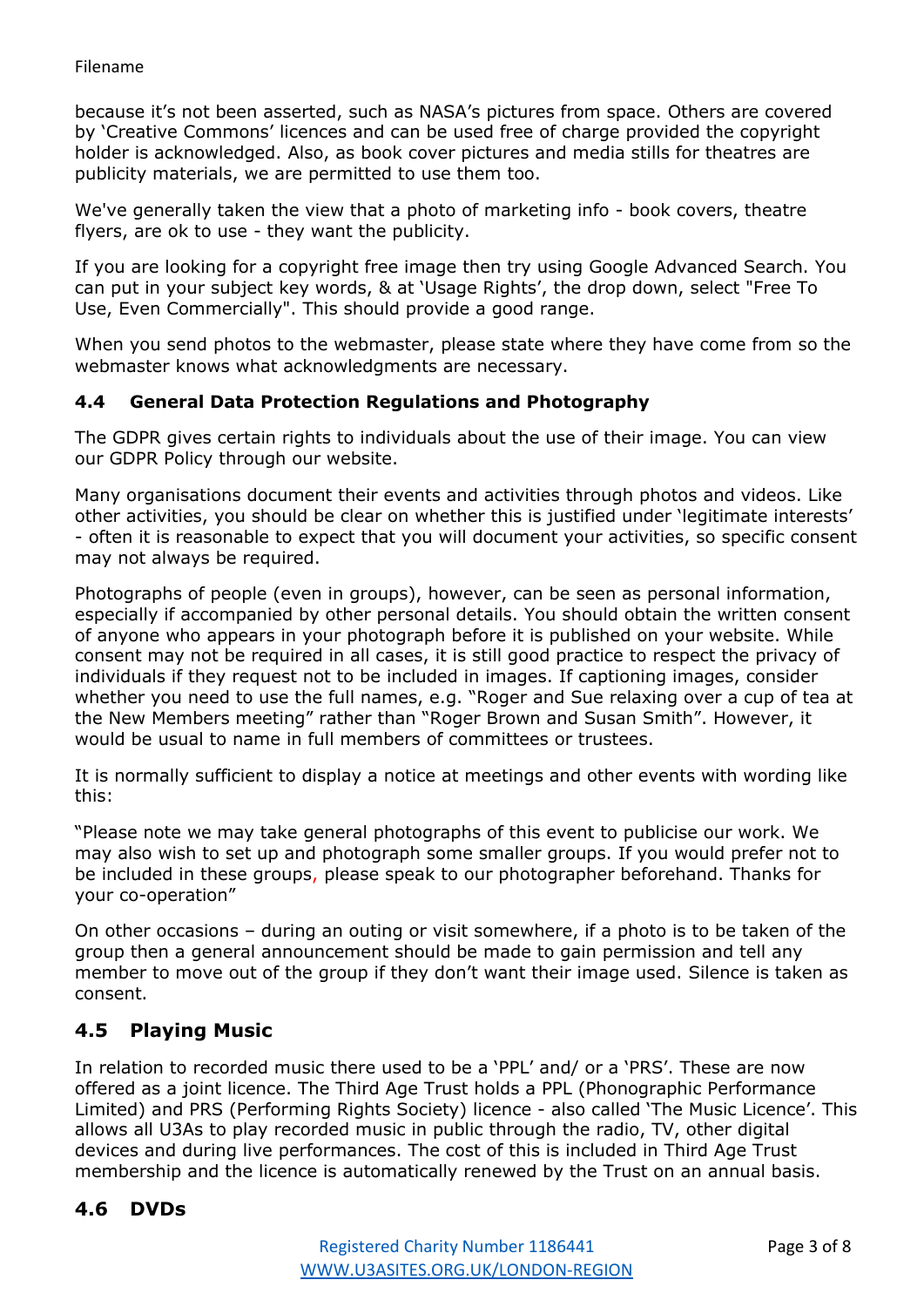The MPLC (Motion Picture Licensing Corporation) Umbrella Licence gives a U3A the right for its members to view audiovisual content (including DVDs, downloads and streamed materials) outside the home in a public location, for example a community hall or other venue. The Third Age Trust has an Umbrella MPLC licence which covers all U3As and allows U3A group members to show all MPLC films outside their homes for educational and entertainment purposes. The cost of this is included in Third Age Trust membership. This licence is automatically renewed by the Trust on an annual basis.

The use of DVDs is usually covered by an exemption in Copyright law which allows the use of videos or DVDs for educational purposes; however this does not include the copying of material.

The PVSL (Public Video Screening Licence) allows organisations to legally screen films to create background ambiance within their premises. Screenings must be ad hoc and unplanned. If U3As want to purchase this licence they can do so from the Third Age Trust for £60 per year. The Third Age Trust is currently negotiating for this licence to be postponed until 1st August 2020, so that U3As are not charged for the current months when public gatherings are not allowed.

# **4.7 Photo and Digital Copying**

Do we need a Copyright Licensing Agency (CLA) licence? A CLA licence lets you legally copy extracts of content in an efficient and cost-effective manner. CLA offer licences tailored for businesses, charities, educational institutions, and public sector organisations.

In our day-to-day role, you might use content from a range of copyright print and digital books, magazines and journals. For example, you might photocopy an article from a journal to share via email, download content from an original digital publication to use in a presentation or receive press cuttings from a media monitoring agency.

A CLA makes copying content simple because you don't need to ask permission and negotiate terms of use from the copyright owner every time you copy something. Instead, a CLA licence means you have blanket clearance to copies (within limits) of the content you need, when you need it.

What does a CLA licence let you do?

- Access articles and chapters from millions of publications
- Publications from more than 35 countries
- One annual licence, so no need to seek permissions every time
- Single transaction and a published rate card for certainty of cost
- Our indemnity ensures peace of mind and reduces risk of infringement

For an annual fee this allows us to copy extracts from books etc. for our internal use. There are limits as to how much of a publication we can copy, this is up to 5%, one chapter or one article. This agreement is not all encompassing. We cannot copy Ordinance Survey maps, newspapers or printed sheet music or words. This licence does not automatically cover use on our website or other forms of publishing where members of the public can see the material.

Third Age Trust recommends that individual U3As should procure a CLA. "Individual U3A groups can buy CLA licences via the Third Age Trust."

#### QUOTE FROM NATIONAL OFFICE:

*If you feel your U3A requires a CLA licence, this is available at a reduced licence fee through the Trust at £60 and can be applied for here:*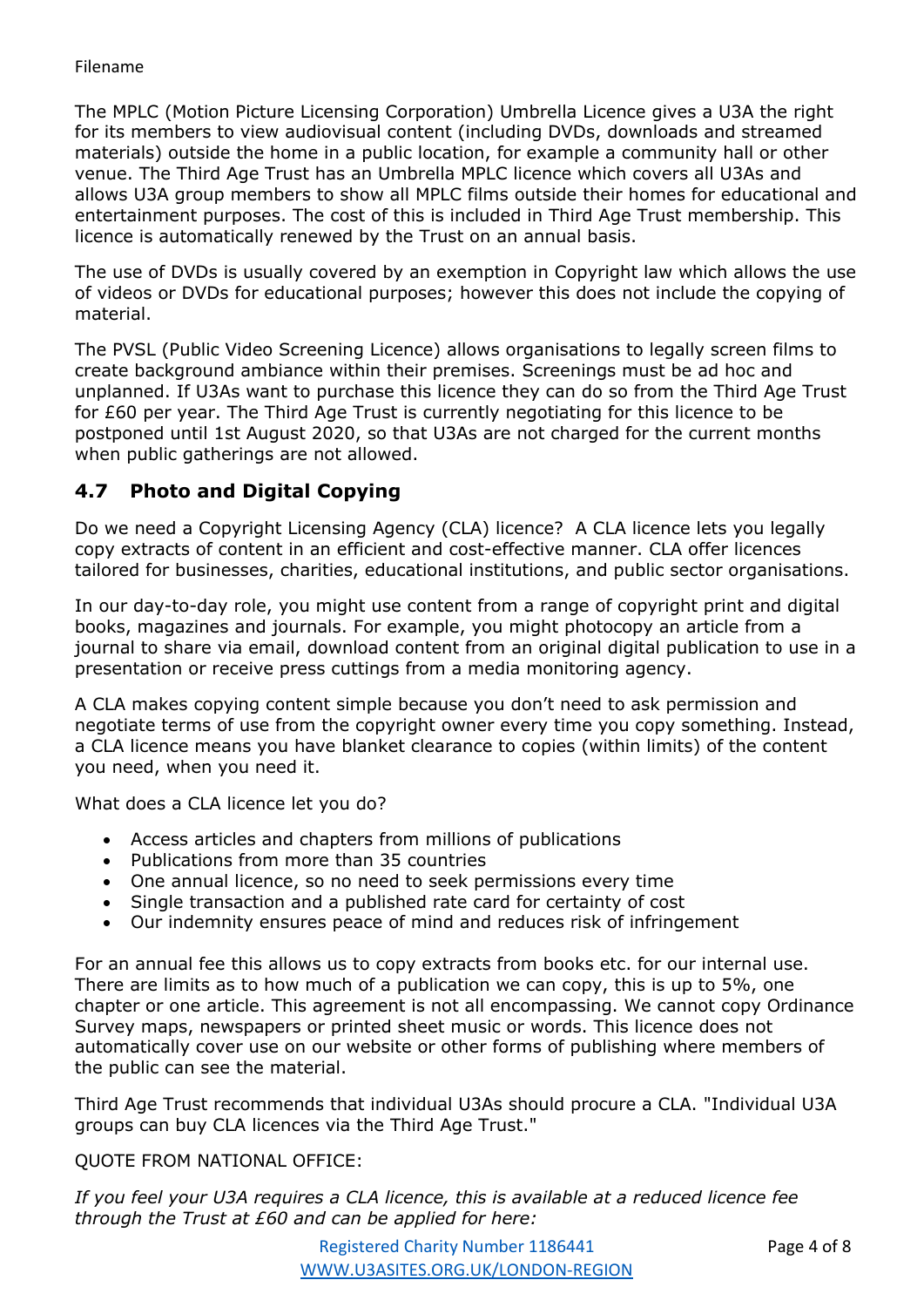*https://u3auk.wufoo.com/payment/copyright-licence-application-form-201920/ This Licence will run from August 1st 2019 to July 31st 2020. Please let me know if you have any questions, or if there is anything further we may assist you with at this time.*

UNQUOTE

More information here:<https://www.cla.co.uk/do-you-need-a-licence>

There is no blanket licence for multiple copying of sheet music; this is illegal unless it is no longer in copyright. Agreements for the copying of music are dealt with on a case by case basis by the Music Publishers Association at [www.mpaonline.org.uk.](http://www.mpaonline.org.uk/)

# **4.8 Creative Commons**

Many educational institutes publish (online) their material under Creative Commons rules. But even Creative Commons does not necessarily give one unlimited rights. Creative Commons is a licence to do some things. "Creative Commons (CC) is an internationally active non-profit organisation that provides free licences for creators to use when making their work available to the public. These licences help the creator to give permission for others to use the work in advance under certain conditions." So even for CC material we need to watch there are no caveats and no restrictions quoted.

# **4.9 YouTube**

It seems YouTube have tried to set up a 'Fair Use' scheme to protect themselves and downstream users - with mixed results. Some Creators have taken YouTube to court saying they didn't give permission for their material to be on the site. However, it seems the general view is that it is safe to provide a link to any publicly available website including YouTube. Where the problems occur is when someone copies something from the web and then passes it on as if it's their own work. So the safe thing is always to provide links (not download a copy and pass that on). YouTube videos and most other learning providers have what in effect are built in credits to the originator.

## **4.10 Publicity Material**

What about using the image of a book cover or a theatre poster? There is a view that anything prompting sales (eg theatre posters, images of a venue & book covers) are copyright free. Why would you prosecute someone for using, promoting your product? But this doesn't seem to be explicitly written down. Regarding books there is this: [What Is Fair Use? Fair Dealing Copyright Explained -](https://emea01.safelinks.protection.outlook.com/?url=https%3A%2F%2Fwww.bl.uk%2Fbusiness-and-ip-centre%2Farticles%2Ffair-use-copyright-explained&data=04%7C01%7C%7Cbf595f8a99b94d64b9e608d98b60ec68%7C84df9e7fe9f640afb435aaaaaaaaaaaa%7C1%7C0%7C637694070657248761%7CUnknown%7CTWFpbGZsb3d8eyJWIjoiMC4wLjAwMDAiLCJQIjoiV2luMzIiLCJBTiI6Ik1haWwiLCJXVCI6Mn0%3D%7C1000&sdata=4svZlXrQ4%2BoQqGQC0XUXmmvZJUhmMMplrWVOufwMNrA%3D&reserved=0) The British Library (bl.uk)

You can also put something equivalent to the following statement on your website: "All images claimed under fair use. If you have the rights to an image on this site and believe it's being used improperly, please contact newmedia@mercatus.gmu.edu [https://www.the1991project.com/](https://emea01.safelinks.protection.outlook.com/?url=https%3A%2F%2Fwww.the1991project.com%2F&data=04%7C01%7C%7Cbf595f8a99b94d64b9e608d98b60ec68%7C84df9e7fe9f640afb435aaaaaaaaaaaa%7C1%7C0%7C637694070657258711%7CUnknown%7CTWFpbGZsb3d8eyJWIjoiMC4wLjAwMDAiLCJQIjoiV2luMzIiLCJBTiI6Ik1haWwiLCJXVCI6Mn0%3D%7C1000&sdata=3d3BpXqyNQ4IEDGqtQn34hk7oAcqDApZEFLLPVFdGo0%3D&reserved=0)

## **5. Reference Material**

There is now a guidance document issued by National office (Ref: U3A-KMS-DOC-009). This replaces a previous Advice Sheet (removed in 2017). You can find the new document on the Advice (Keeping It Legal) section of the Third Age Trust's website [HERE.](https://www.u3a.org.uk/advice/keeping-it-legal/623-copyright-u3a-kms-doc-009)

## **6. Contact Point**

If you have any queries on content of this SPG or can offer any updates please contact: [Webmaster.londonregionu3a@gmail.com](mailto:Webmaster.londonregionu3a@gmail.com)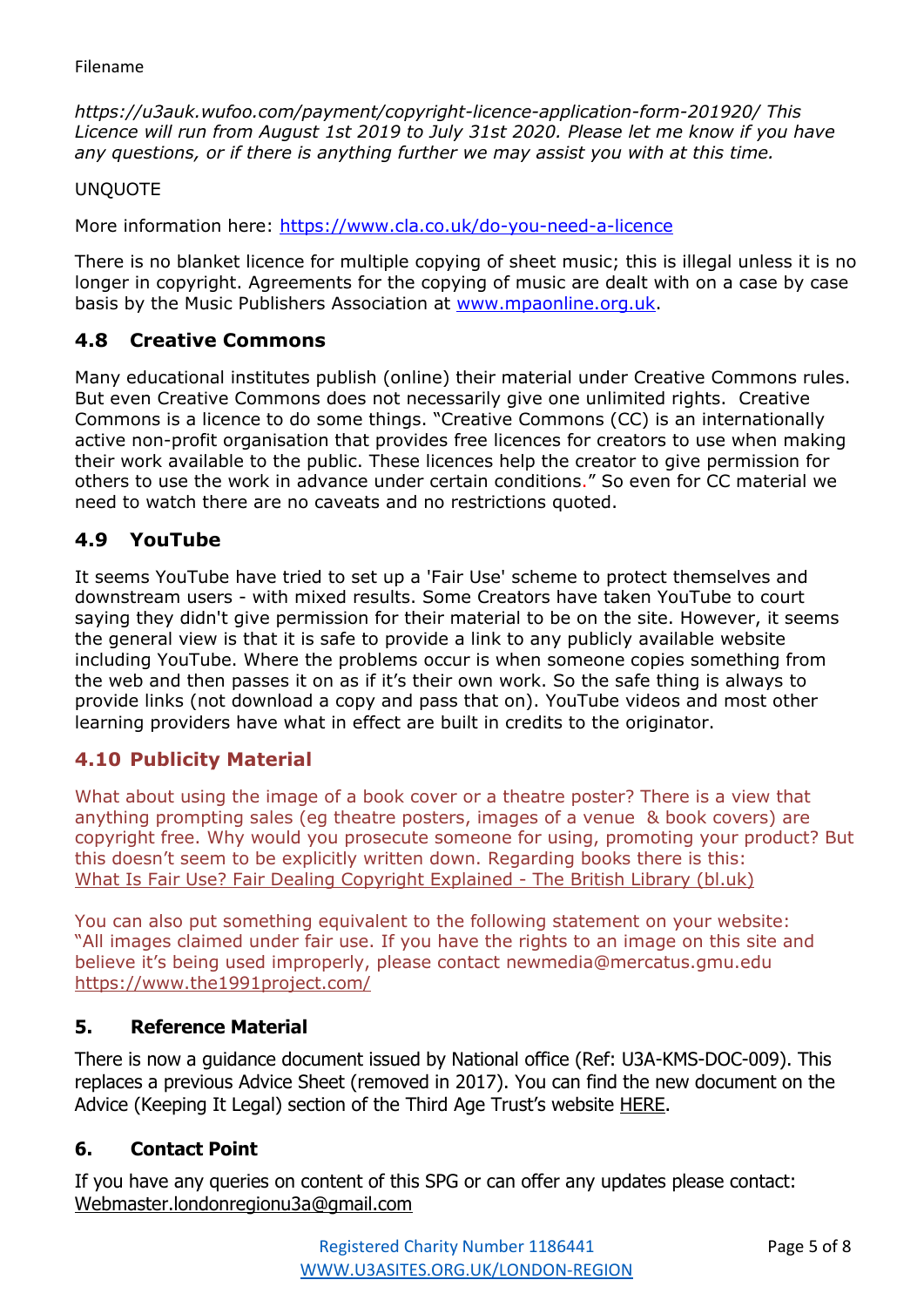# **APPENDIX 1 – NATIONAL GUIDANCE**

There has now been revised National guidance issued (June 2020). Please see the reference quoted above.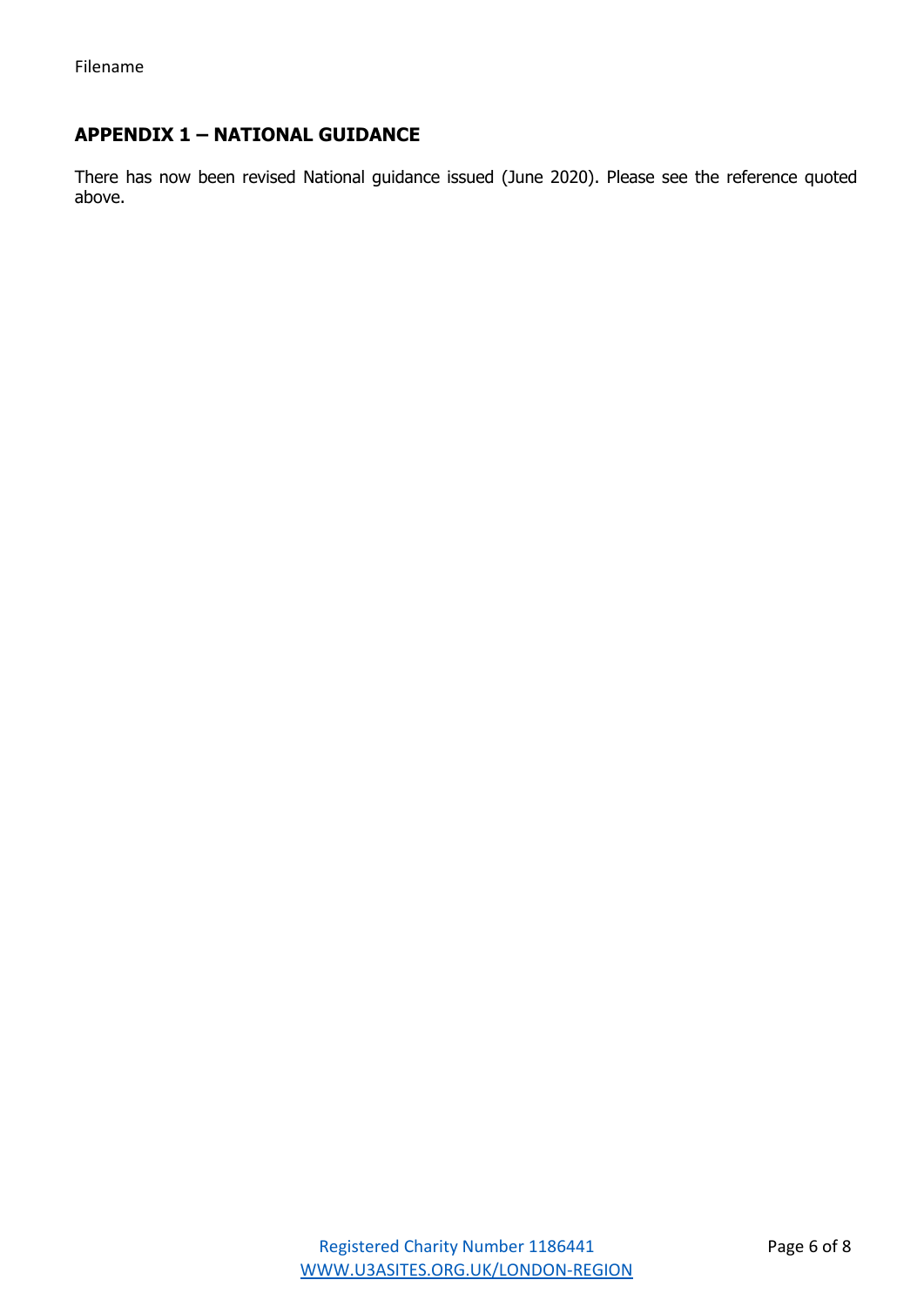# **APPENDIX 2 – Photography Consent Form - Group**

The following is more for your GDPR policy rather than copyright policy.

Depending on your GDPR policy a U3A might need to ask for specific consent to take a members photograph. If this is the case the following might be useful:

XXX U3A would like to take your photograph for promotional purposes. These images may be sent out to the media with a press release, used for our publications or on our website. Person(s) in photograph:

We the undersigned agree to allow Barnet U3A to take photographs of us and grant permission for these to be used by Barnet U3A to promote Barnet U3A or the U3A in general in publications, press articles, promotional material and websites, exclusively for non profit making purposes.

Group:………………………………………………………………….............……....… Date: …………………….........……..……..

Name (please print) U3A Membership No. Signed ............................................................ ........................... ................................................................ ............................................................ ........................... ................................................................ ............................................................ ........................... ................................................................ ............................................................ ........................... ................................................................

XXXX U3A will not use the images taken, or any other information you provide, for any other purpose.

#### **Guidelines for the Photographer**

The following are guidelines on how to use the form, but at all times bear in mind common sense. e.g. if photographing a field and someone happens to be walking across but their face cannot be seen it may not be necessary to complete a form.

Inform people of:

- Context of the image
- Intended use of image

Taking photos:

• Ensure no children below the age of 18 or any vulnerable adults are in the photograph. A different consent form from a parent/carer is required for such individuals

If people are identifiable (even if in a large street scene for example), written permission is required from all persons, but if it is a large group it may be preferable to ask if one is able to sign for all;

- If a specific house/property is being identified permission from the owner must be sought
- Inform group/individual how images will be used in context
- Ensure a consent form has been signed.

Copyright:

The copyright of each photograph remains with the photographer (who must separately grant permission for XXXX U3A to use his/her photographs);

It is up to the photographer whether copies of photographs are provided to the individuals in the photographs and to make his/her own arrangements direct with those individuals.